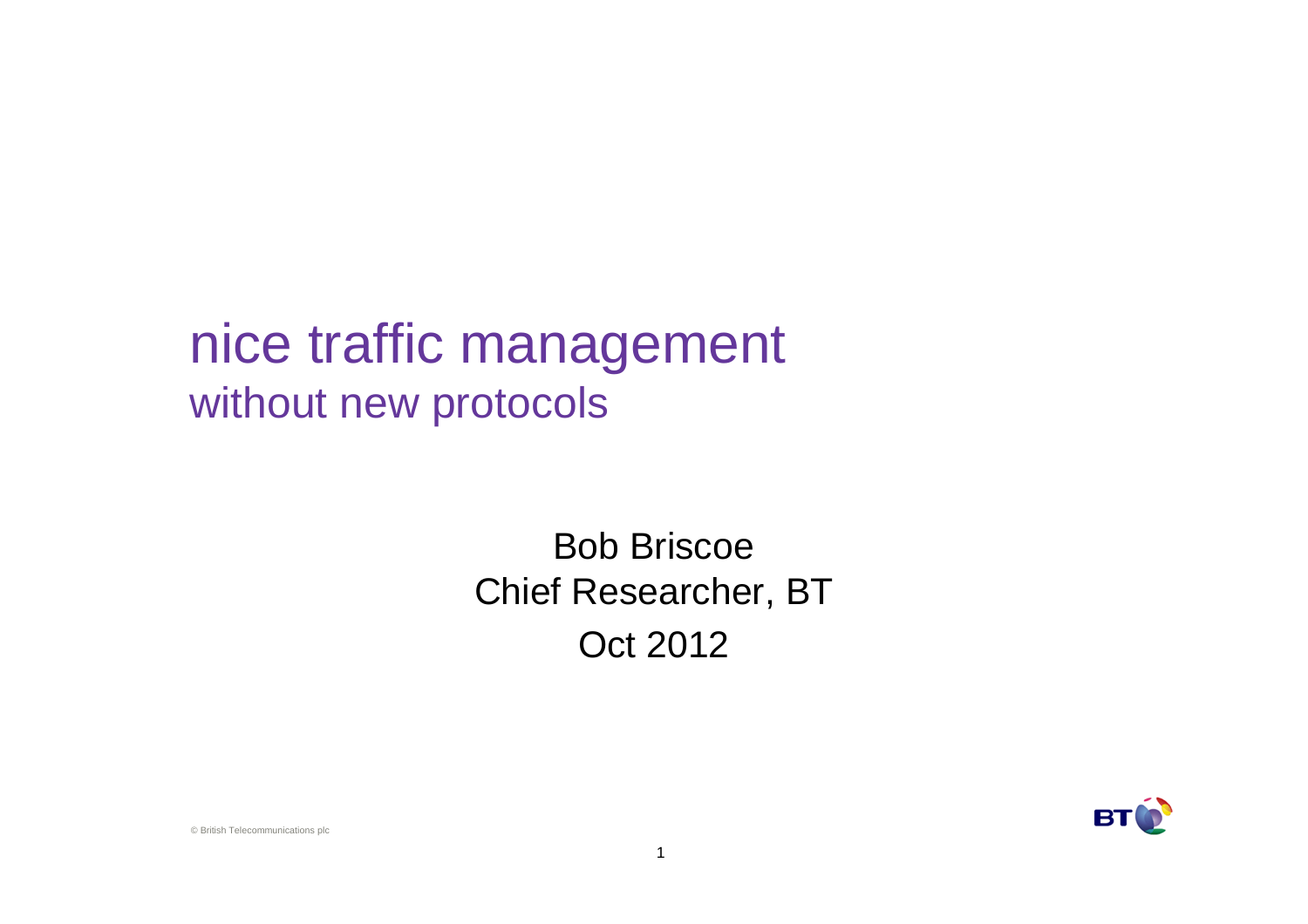## vertical stripes: this season's colour

- • increasingly access no longer the bottleneck
	- PON, FTTP, FTTdp, FTTC
	- bottleneck moving deeper
	- becoming similar to campus LAN, data centre
- each customer's average access utilisation v low
	- 1-3% average during peak hour(some 100%, but rarely at the same time)
	- if provision bottleneck for the worst case load seen, it leaves a lot of leeway for much worse cases
- $\bullet$  traditionally the bottleneck solves this with
	- (weighted) fair-queuing / round robin\*
- • about isolation from random bad performance
	- not about skimping on capacity

© British Telecommunications pl





<sup>\*</sup> or policed per-customer b/w limits (for higher util<del>i</del>sation customers e.g. DC)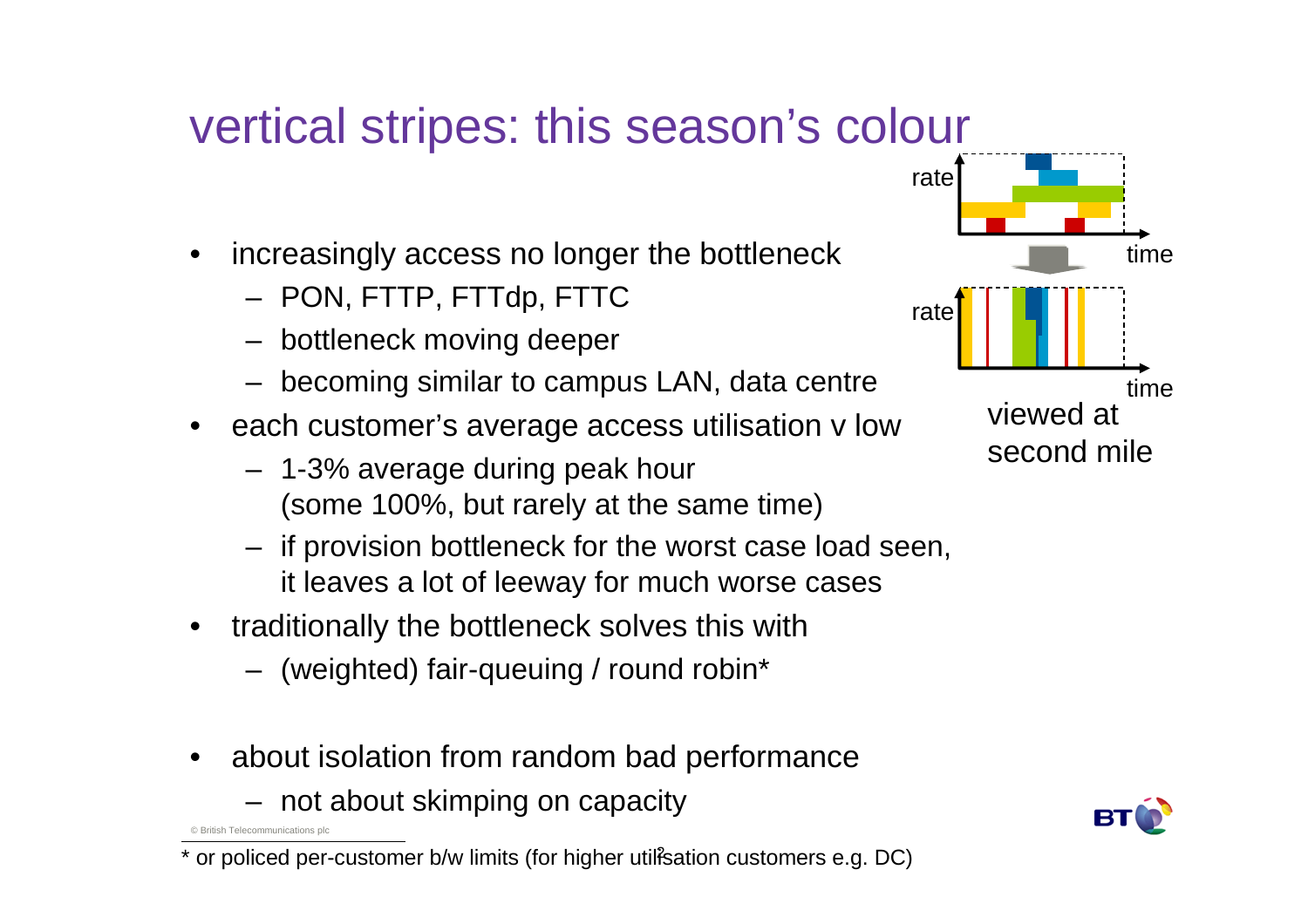## fair queuing: so 1990s

- enforces 1/N shares\* so that's fine?
- No
	- –when average N is so low
	- – a few more long-running customers than plannedcan increase N significantly
	- –thereby greatly decreasing everyone else's 1/N share
- the problem:

© British Telecommunications plc

- –N depends heavily on presence of high util'n customers
- –usually few, but when many, service seems crap
- – large buffers make this much worsebut not the only problem
- 1/N is 'fair' at each instant, but not over time



as does WRR (and TCP sort-of)

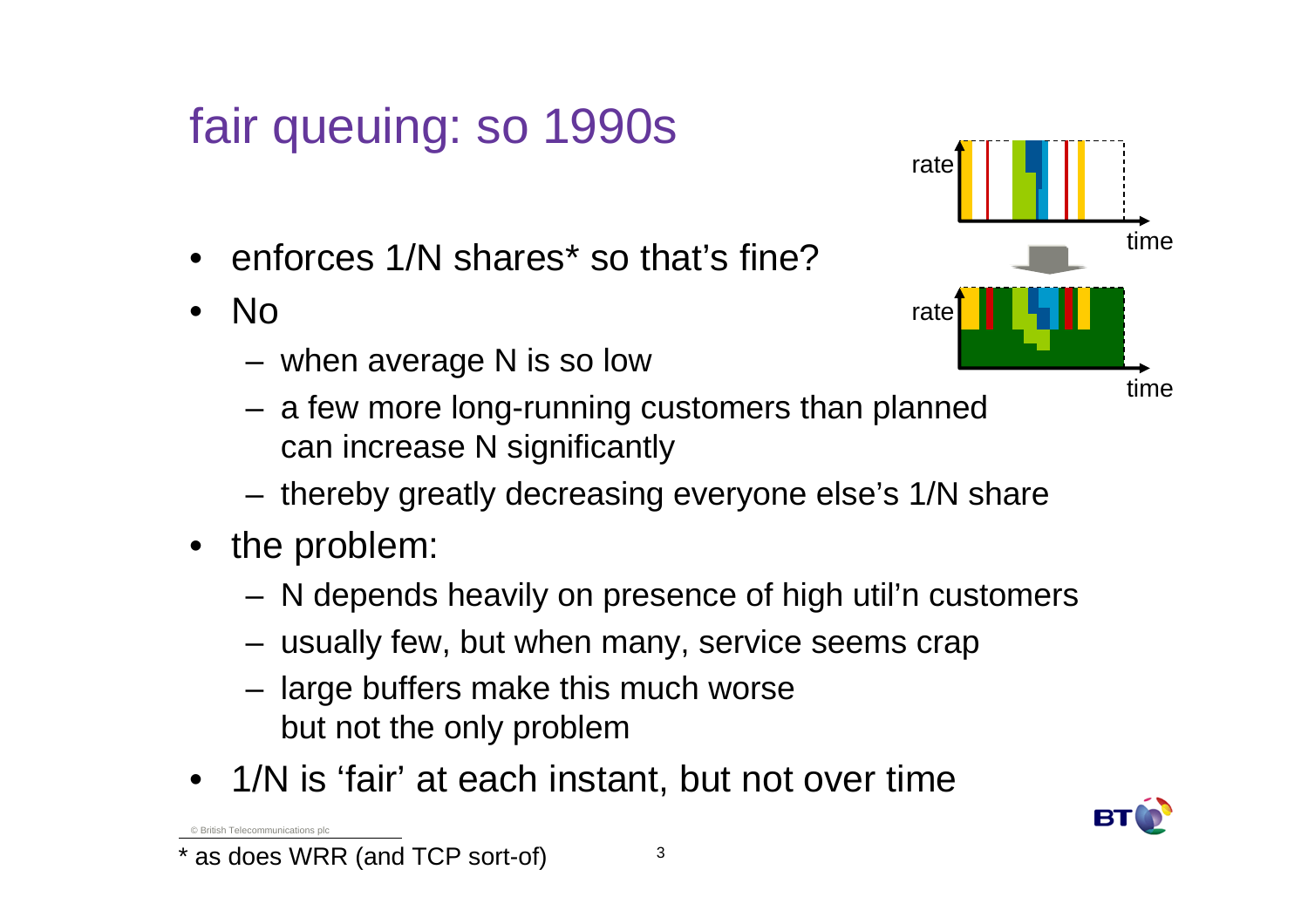### ConEx: so y=2014  $y = y(now) + 2$

the ConEx rationale

- FQ + volume limits?•
	- hi vol customer only a problem if with other hi vol cust's
- •Lack of complete solution led to non-neutral solutions, then...
- •Comcast fair-share

© British Telecommunications plc

- limit highest volume customer(s) only if cable congested
- better, but penalises hi-vol even if transport yields [LEDBAT]
- • research goal: we ain't seen nothing yet on the Internet ...if we designed the network for un-lame transports
- • ConEx rationale is actually in two parts:
	- 1.  $\,$  rationale for using  $\overline{\rm\bf\emph{congestion-volume}}\,$  as a metric
	- 2. need a change to IP (ConEx) to see congestion-volume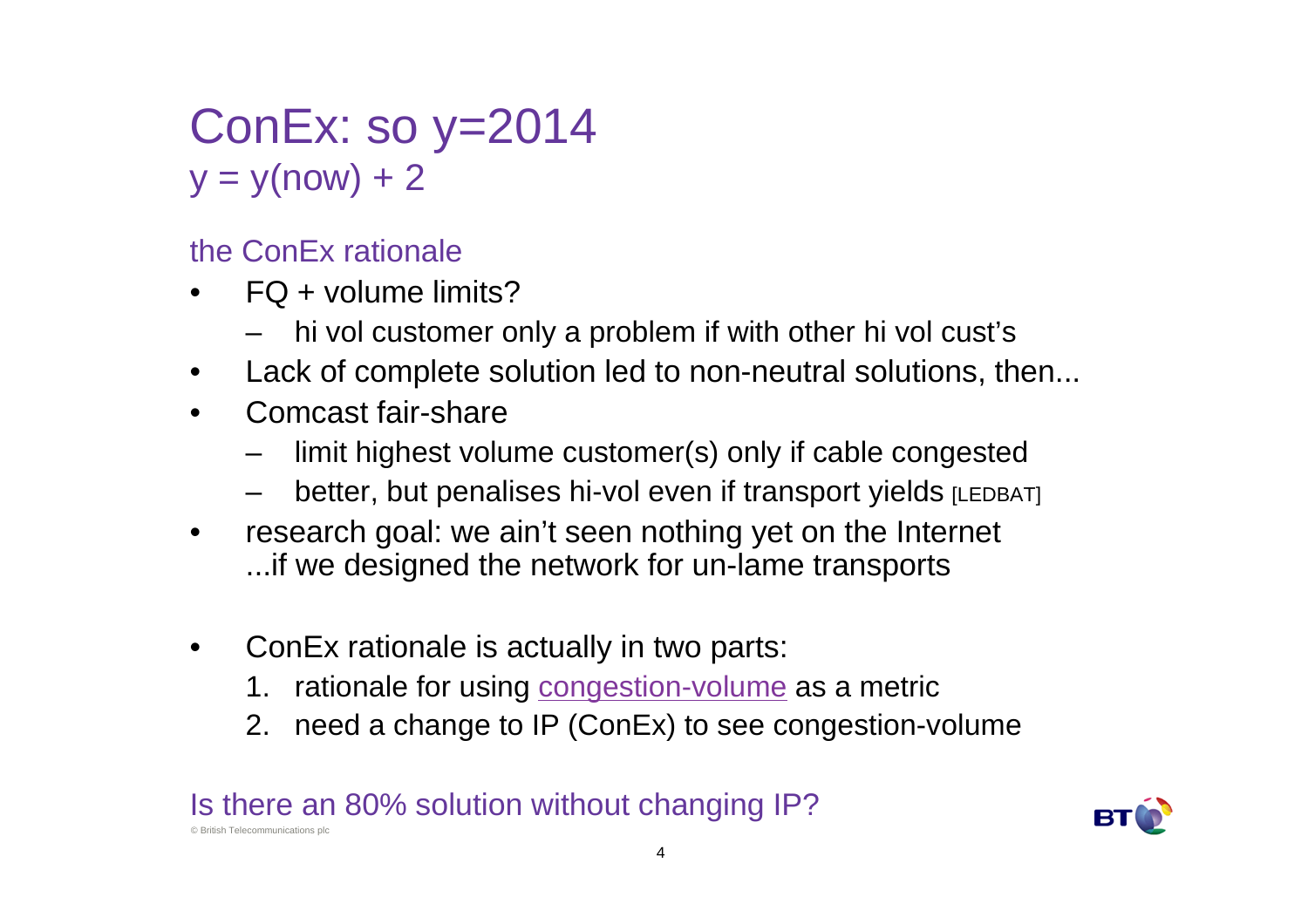#### bottleneck congestion policer: next season's colour

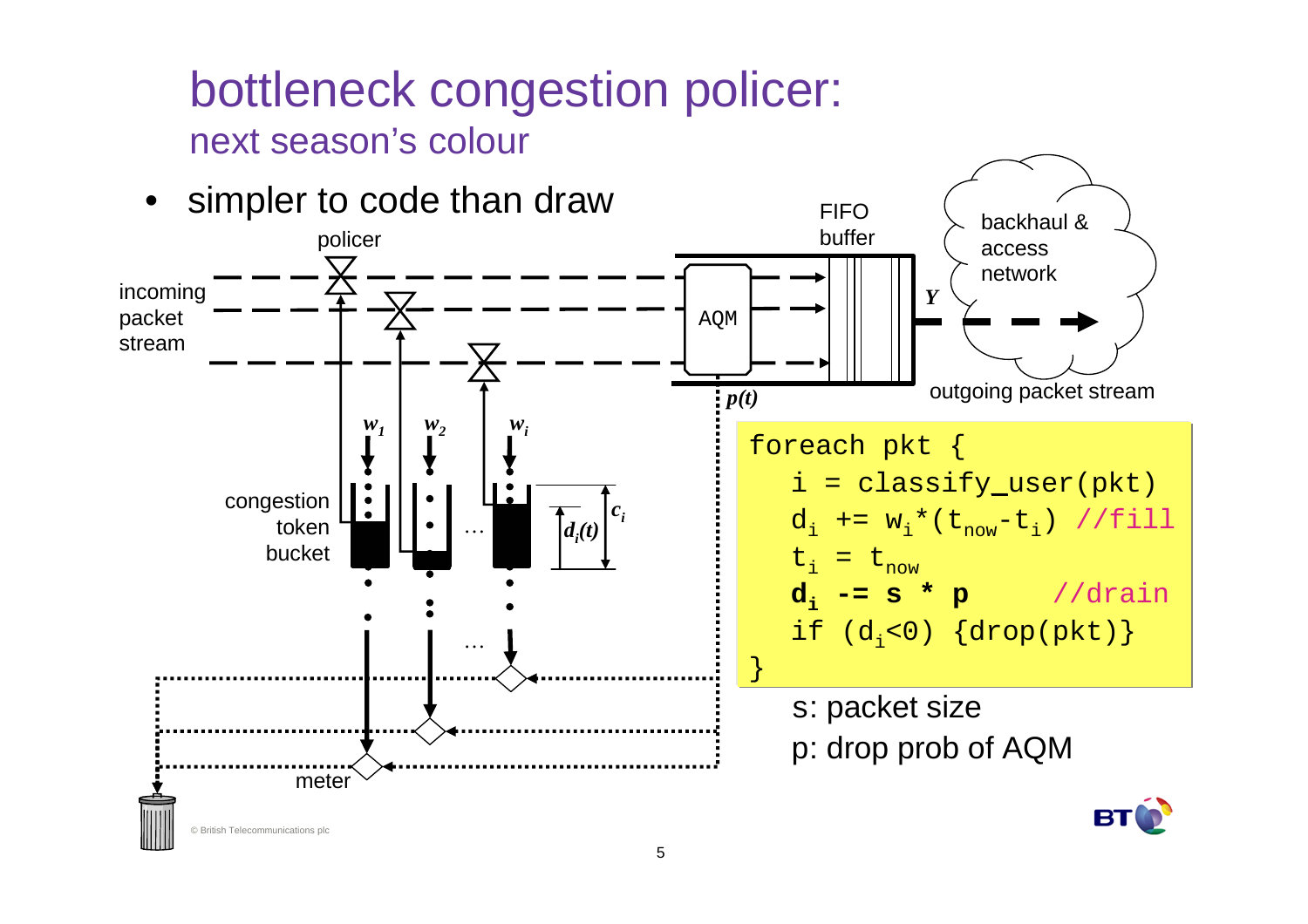#### bottleneck congestion policer (BCP): features

- predictable quality for the many
	- keeps queue v short
	- by focusing discard on those who most push at the queue\*
- • tends to WRR if customer traffic becomes continuous
- •app-neutral



- applicability
	- same as any per-customer limiter
	- state: per-customer configured allowance and usage-level
	- drop-in to: BRAS / MSE, RNC, OLT, DC access
	- few simultaneous customers (or many)
- •where bottleneck location varies, still need to evolve to ConEx



relative to their allowance to do so

© British Telecommunications p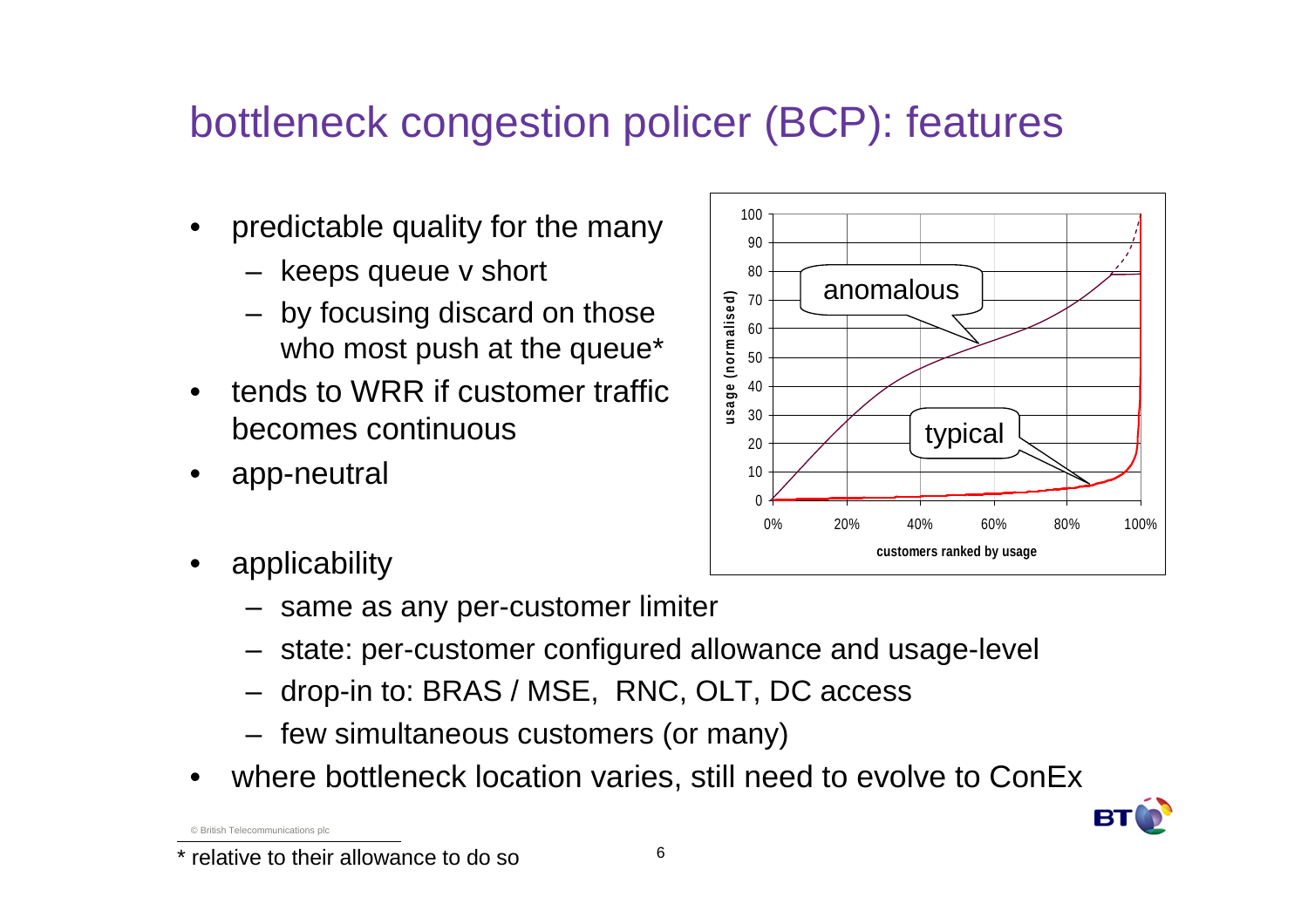

- $\bullet$  baby step
	- –gets industry used to congestion-volume as the metric

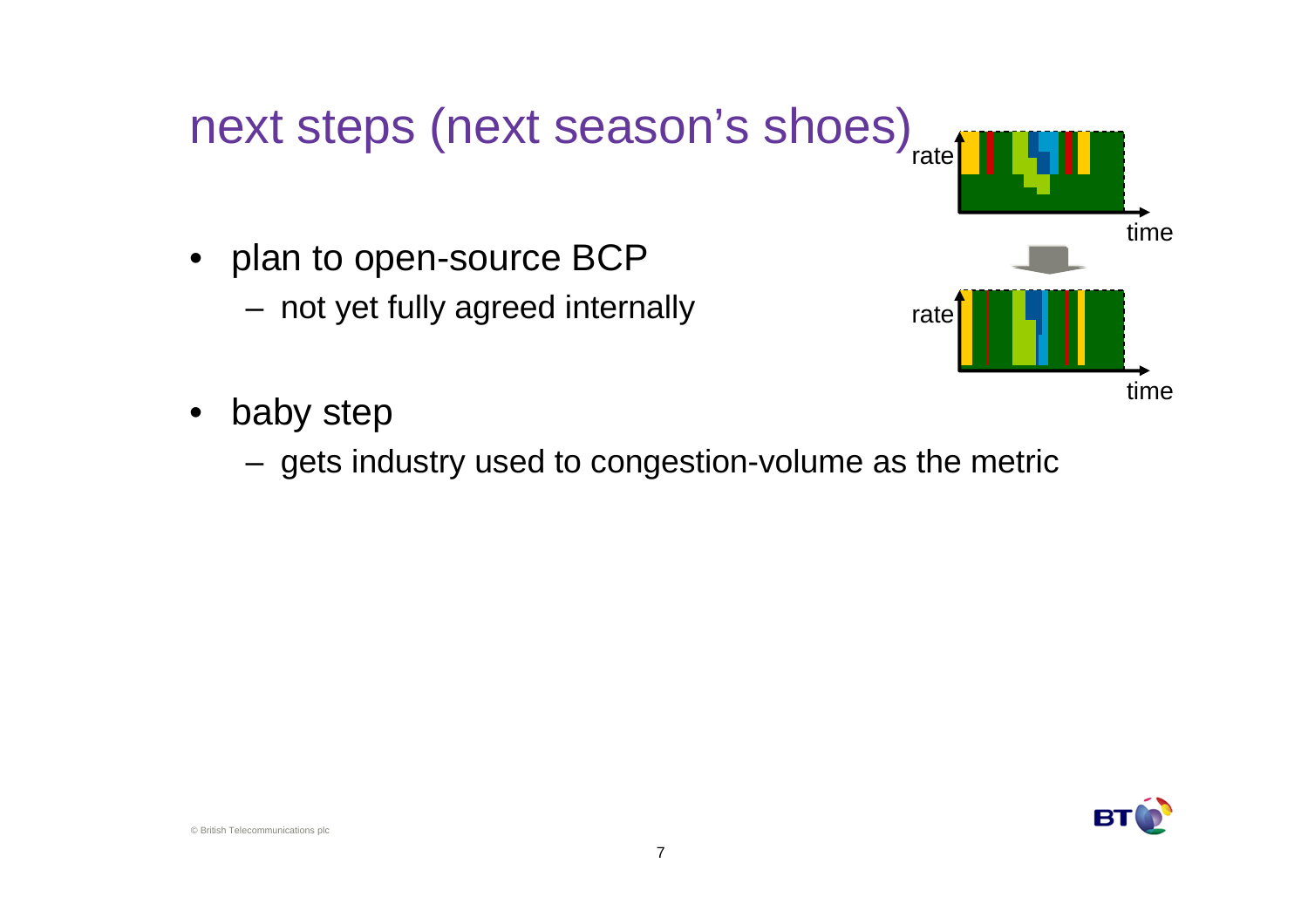## nice traffic managementwithout new protocols

# Q&A discussionspare slide



© British Telecommunications plc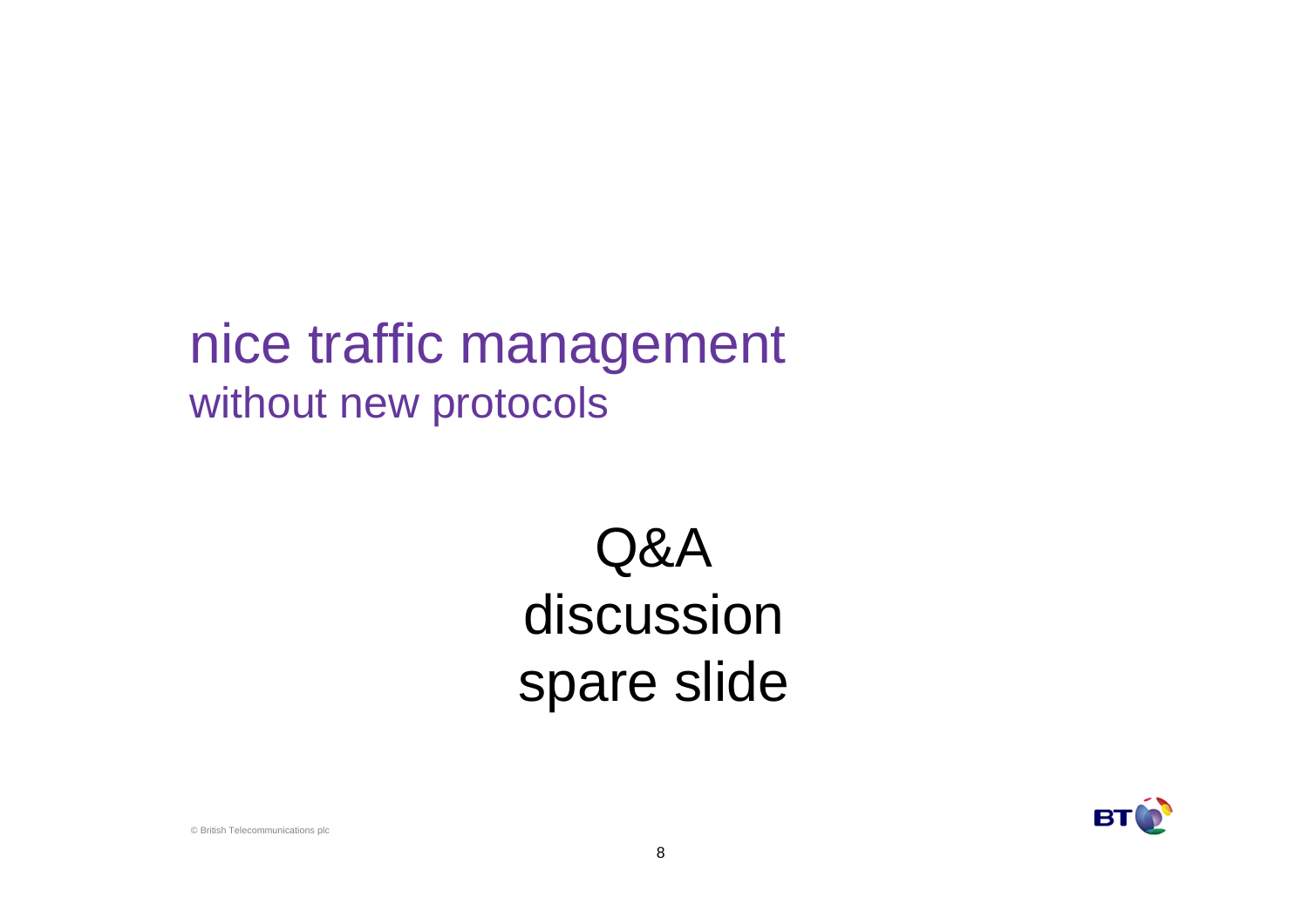#### measuring contribution to congestion